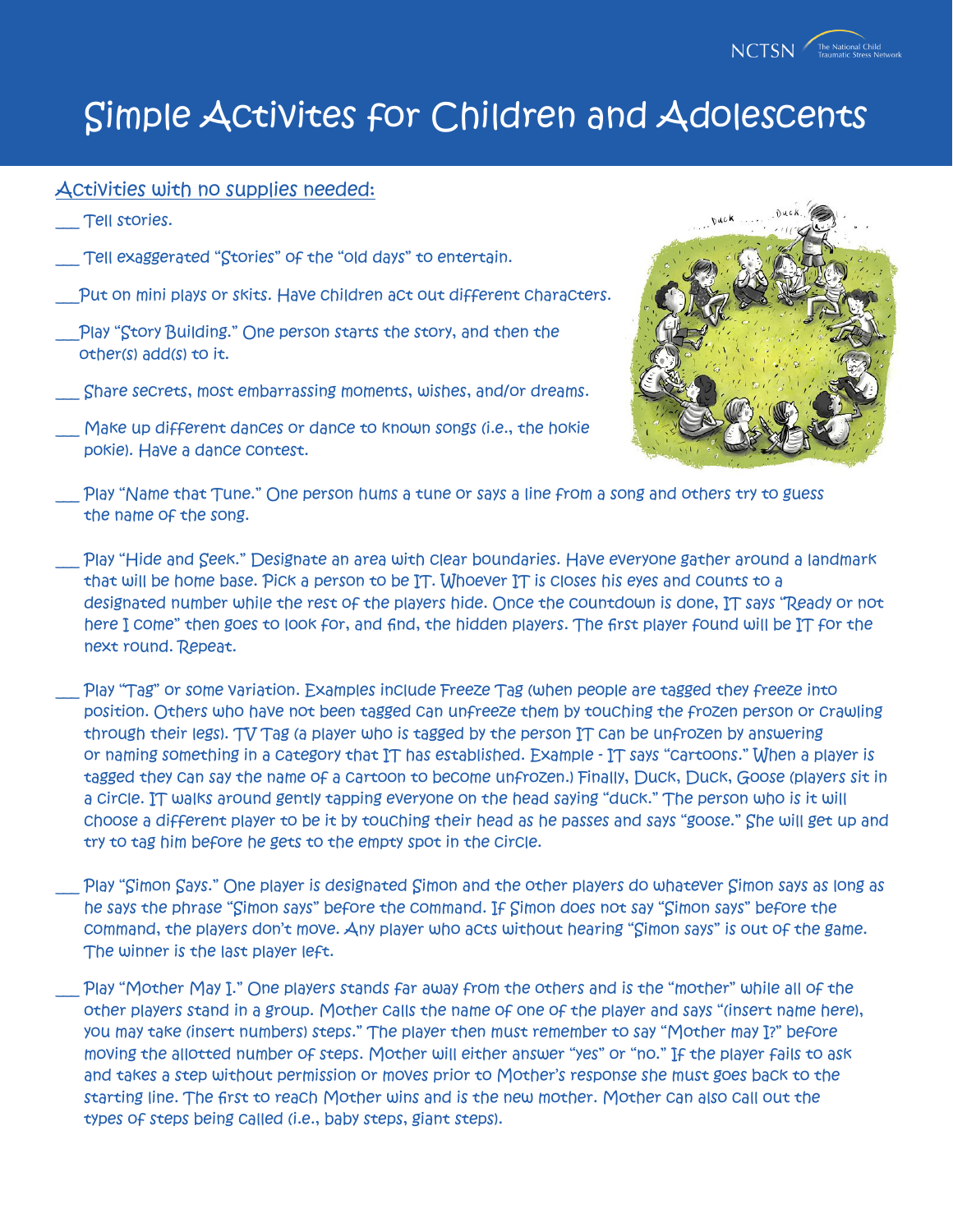

Play "Sound Search." Everyone sits still and identities as many different sounds as possible.

- Play "Red Rover." Separate everyone into two equal teams. Have each team stand in a straight line, holding hands. The two teams should be facing each other, about ten yards apart. Team A decides who to "call over" from Team B and they chant, "Red Rover, Red Rover, we call (name) over!" The player from Team B who was called must run to Team A and try to break through the arms of the other team. If the person breaks through the line, they add to that team's chain. Continue playing until one team only has two people.
- Play "Wheelbarrow Races." Partner up and have teams of two line up at a starting line. One partner faces the finish line and places his/her hands on the ground and feet in their partner's hands. At a signal to start, the teams walk to the finish line this way. The first team to cross the finish line wins.
- Play "Marco Polo" on land. One player is IT and is blindfolded and spun around couple of times. IT closes his/her eyes and counts to 20 to allow other players time to move away and hide. The players stop where they are when IT reaches 20 and stay in those positions until the end of the game. IT yells out "Marco" and the players have to respond with "Polo." IT uses these responses to find the other players. As the other players are tagged, they are eliminated from the game. The winner is the last person standing who has not been tagged.
- Play "Follow the Leader." Players line up and walk behind the leader, copying whatever the leader does.
- Play "Charades." One person (or team) acts out a movie, book, or TV show using only body language while others try to guess what she is acting out.
- Play "Encore." Assign common words to two teams who take turns trying to think of a song that contains each word. Each team must be able to sing at least eight words of the song in order for the turn to count.
- Play "20 Guesses." Think of a noun, cartoon character, singer, movie, book, television show, or sports star. Have the players take turns guessing what IT is thinking. Answer the guesses with yes, no, sometimes, usually, or rarely. When the 20 guesses are up, the players get a final guess. If no one answers correctly, the answer is given.
- Play "Rock, Paper, Scissors." Two people move their fists up and down three times while saying together "rock, paper, scissors." On the fourth downward motion each person chooses a gesture:
	- \* Rock: a closed fist
	- \* Paper: a flat, open hand
	- \* Scissors: index and middle finger extended out to look like scissors
	- \* Winning: Rock smashes scissors, scissors cut paper, paper covers rock.

Exercise. Take a walk, do a dance, do yoga, stretch.

Red Rover ... Red Rover ... Let Sally Come Over ...

Go outside at night and point out different constellations.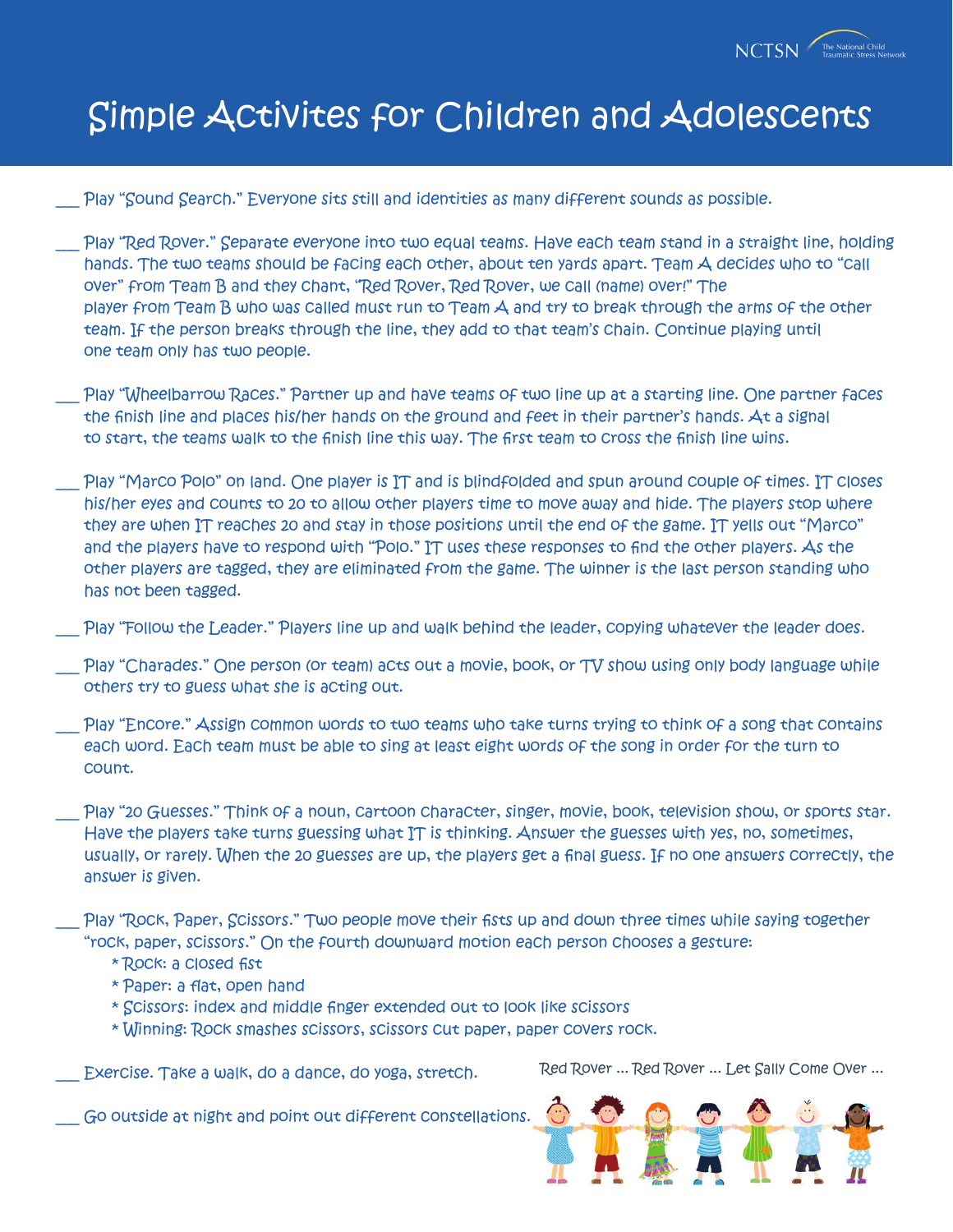

#### Activities to do in the car:

- \_\_\_ Tell stories.
- Tell exaggerated "Stories" of the "old days" to entertain.
- \_\_\_ Play "Story Building" One person starts the story and then the other(s) add(s) to it during their turn.



- \_\_\_ Share secrets, most embarrassing moments, wishes, and/or dreams.
- \_\_\_ Play "Name that Tune." One person hums a tune or says a line from a song and others try to guess the name of the song.
- \_\_\_ Play the "Alphabet Game." Try to find all of the letters of the alphabet (in order) on roads signs, billboards, etc. Letters can come from any sign as long as it is outside of the car. Letters must be the first letter of a word. The first person to call out a letter on a sign gets credit for that letter, and the first person to get through the alphabet to z wins.
- Play the "License Plate Game." Have a list or map of the 50 states and mark off or write down the states of license plates that you see. The first person to see and call out the name of a state on a license plate gets to put that state on his or her list, or everyone can work together to make the list of states.
- \_\_\_ Play "Count the . . ." Take turns picking an object to count (cows, motorcycles, semi-trucks). First person to see the object gets to count it. The person who counts the most objects in a certain time wins, or everyone can work together to count an object.
- Play "Encore." Assign common words to two teams who take turns trying to think of a song that contains each word. Each team must be able to sing at least eight words of the song in order for the entry to count.
- Play "20 Guesses." Think of a noun, cartoon character, singer, movie, book, television show, or sports star. Have the players take turns guessing what IT is thinking. Answer the guesses a yes, no, sometimes, usually, or rarely. When the 20 guesses are up, the players get a final guess. If no one answers correctly, the answer is given.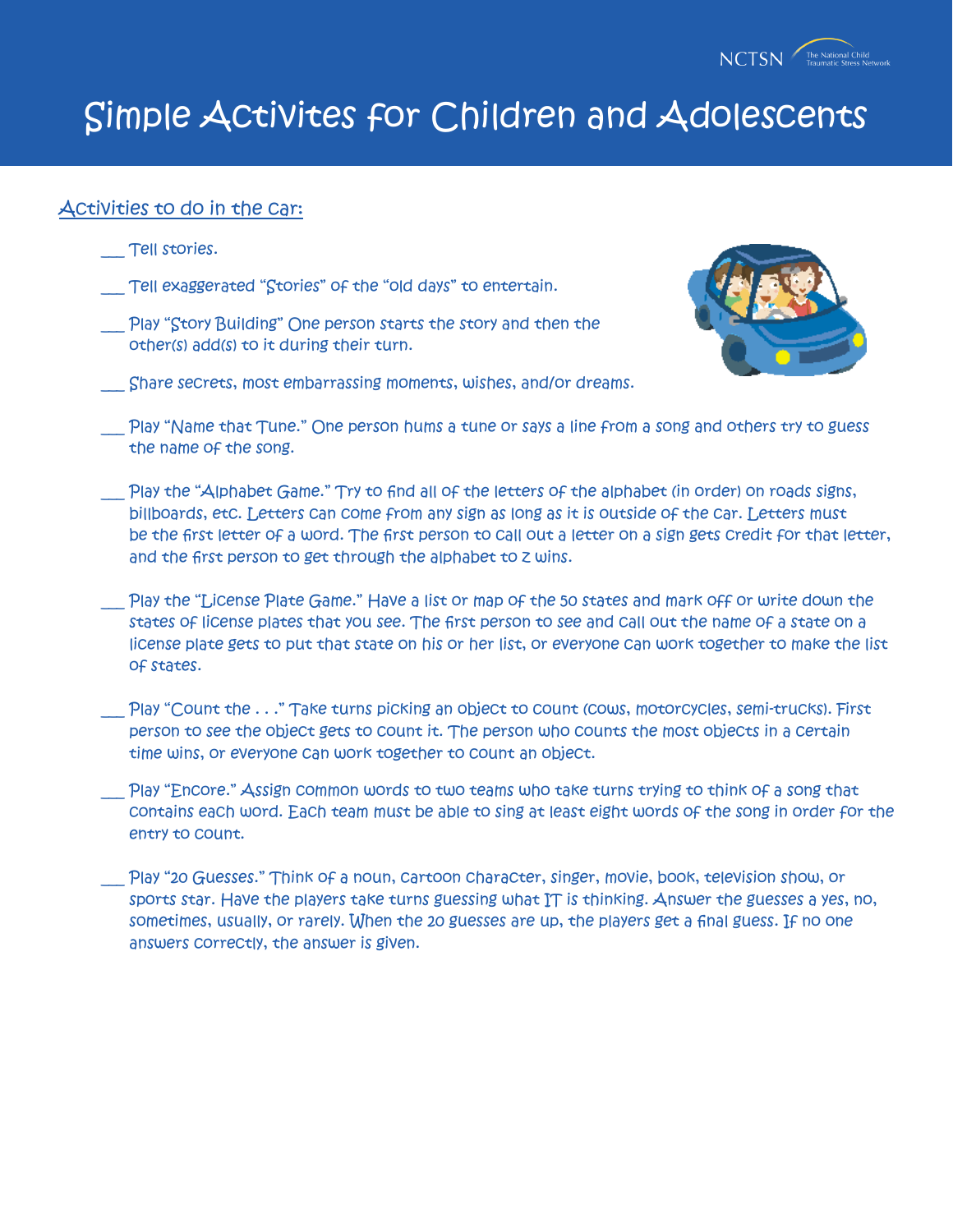

#### Activities that require limited supplies for daytime or lighted areas:

- \_\_\_ Crumble up a wad or paper and play a ball game (basketball, baseball, blowing the ball across a table into a goal).
- Play "Marbles." If no marbles are available use rocks or pebbles. Draw a circle and see who can knock the marbles out of the circle using their marbles.
- \_\_\_ Play "Hangman." Choose one person to be the "host" who chooses a secret word. Draw a short blank line for each letter in the word. Have players start guessing letters to fill in the blanks. Draw part of the "hangman" for each wrong guess. Whoever guesses the word before the entire hangman is drawn gets to pick the next word.
- Make paper airplanes, origami, hats, paper doll chain, or paper boats.
- Trace a child's hand or draw a random shape, and see what animals you can make out of it.
- Write letters to friends or family.
- Play "Tic-Tac-Toe." Make a three by three grid on a piece of paper. One person is the "X" and the other is the "O." The player who succeeds in placing three of his symbols in a row wins.
- Play "Hidden Words." Have everyone agree on a key word, which is at least seven letters long. Then have players try to find as many smaller words inside the key word by rearranging the letters. For example, if kitchen is your key word, hidden words inside of that would be itch, it, kit, etch, etc.
- \_\_\_ Play "Find a Word." Make a grid of random letters interspersed with horizontal, vertical, and diagonal words and have the child circle the words when they find them.
- $\Box$  Play "Five Questions." Write down five questions such as:
	- \* What is your favorite color?
	- \* What is (or was) your favorite subject in school?
	- \* What is your favorite song?
	- \* What is your favorite food?
	- \* What is your favorite book?

Each person has to answer the questions. Once the first set of questions have been answered let another player come up with the next set of questions.

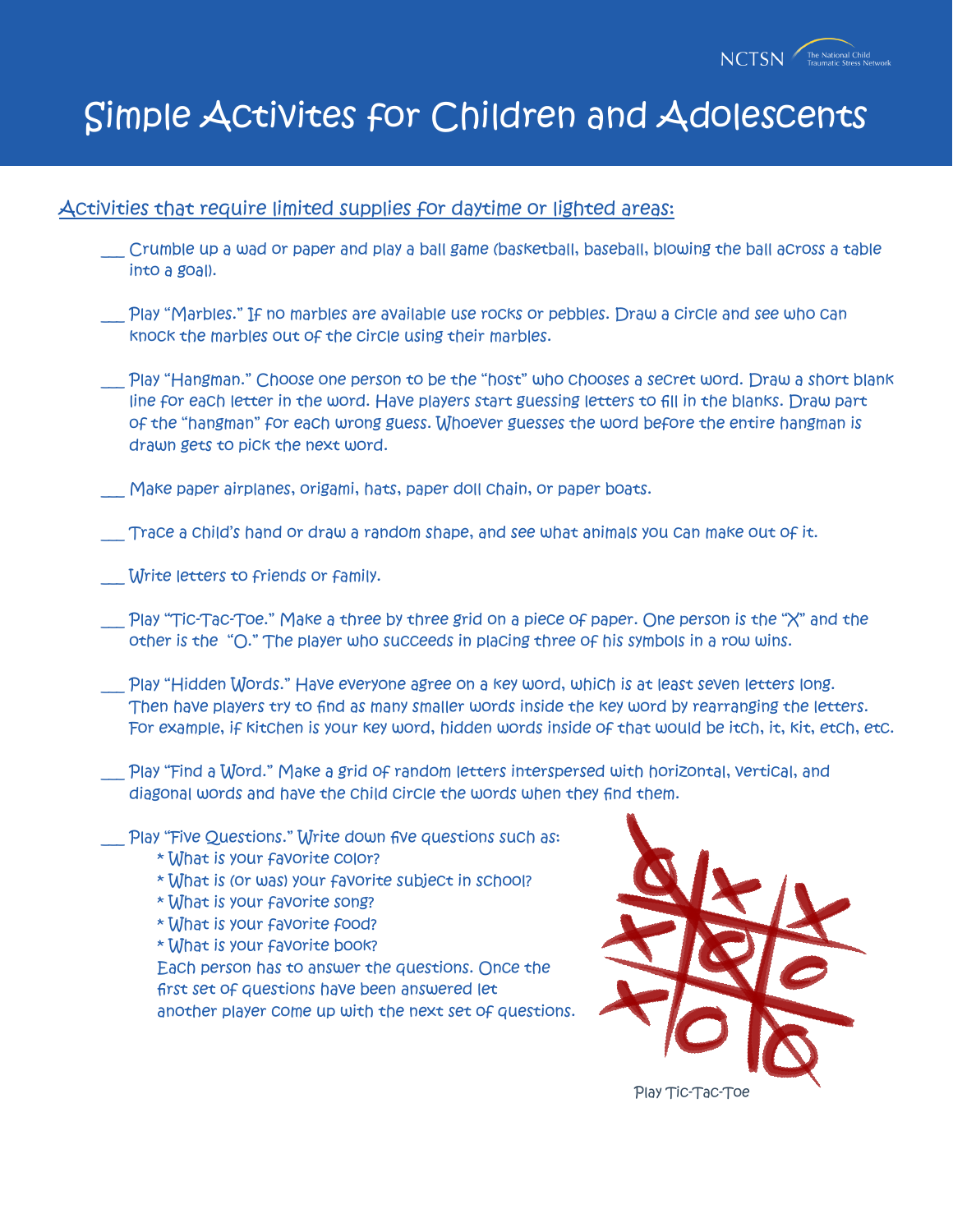

- Play "House of Cards/Blocks/Coins." Using a deck of cards, blocks, coins, choose a flat surface and have each person build a house. Whichever house stands the longest wins.
- Play "Tug of War." Find a level, grassy area and make a center line on the ground. Get a long rope and mark its center; put the rope's center on the center line you created on the grass. Form two lines, one on each side of the center line. Each line or team will grab their side of the rope. At a start signal, each team will pull their hardest to try to get the other team across the center line.
- If a ball is available, play toss, softball, kickball, or another game that a ball is needed for.
- Have a treasure hunt where you write down clues on slips of paper that lead children to a "treasure."
- Have a scavenger hunt where you make a list and have children compete to collect the most items.
- Have an impromptu camp out using sheets or blankets to make tents over furniture.
- Play "Guess the Object." Select an object and hand it to a child under a cloth while her eyes are closed or blindfolded. She feels the object to determine what she is holding. When she guesses correctly, offer another object to guess. If she has difficulty, give clues or allow her to ask questions about what they feel.
- Play "Guess the Person." Give one word to describe a family member or friend. Ask the child to guess who it is. If the child guesses wrong, give another word that describes that person and then allow for another guess. Continue this process until the child guesses correctly.
- Play battery powered games.
- Play card games, board games, or dominoes.
- Perform simple magic tricks.
- Play musical instruments or create musical instruments.

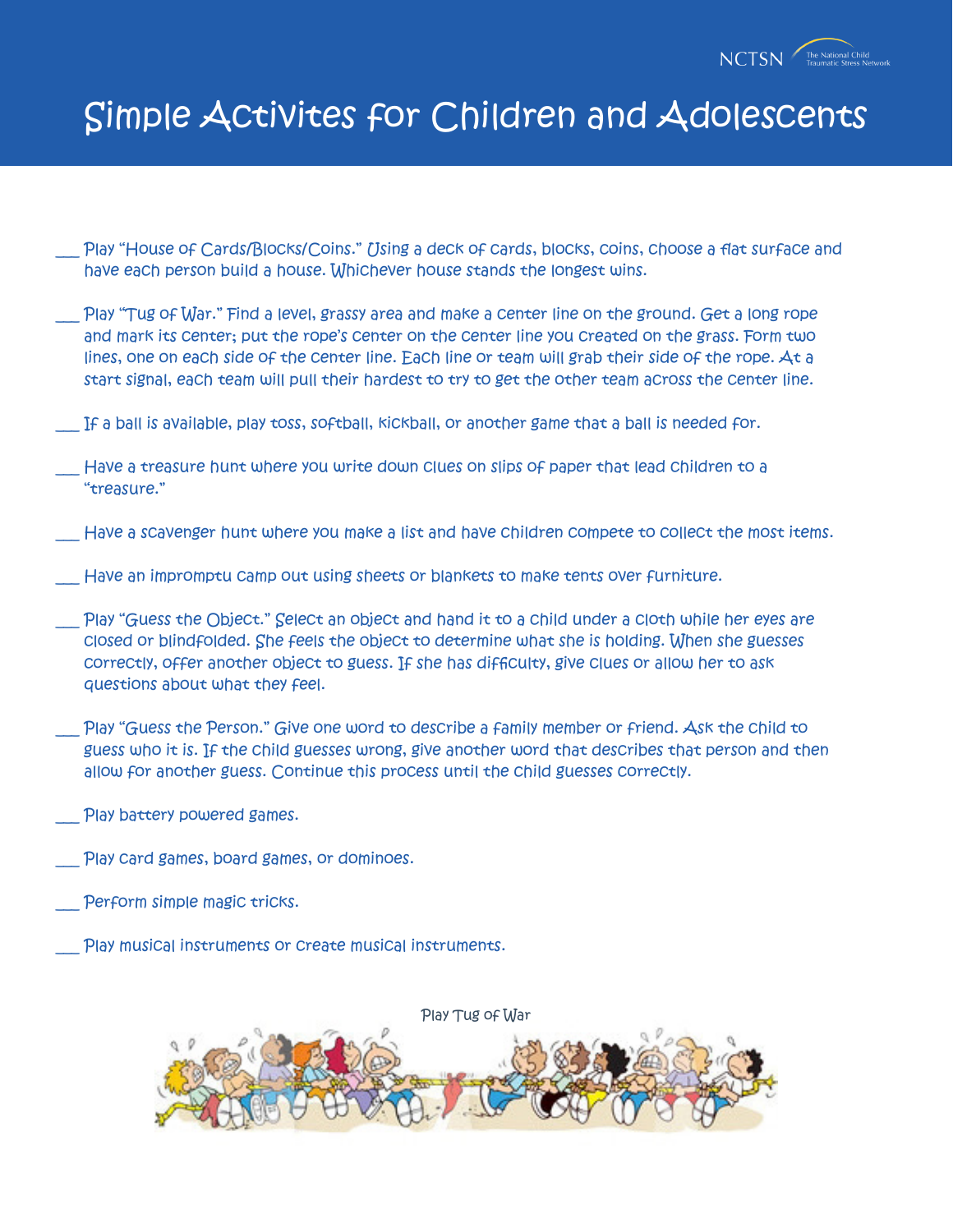

### Activities that require limited supplies for nighttime or dark areas:

- \_\_\_ Play "Shadow Puppets." Create shadow puppets using a flashlight and your hands.
- Play "Shadow Drawing." Tape large sheets of paper on the wall. Have your child stand in front of the paper. Using a flashlight, cast a shadow on the paper. You or other children can trace the child's shadow on the paper. Then have your children color or draw in the features.
- Play "Museum After Dark." The "museum guide" has a flashlight. The rest of the players spread out and strike interesting poses as if they are a piece of art. The museum guide walks around and examines each piece of art using funny words to desribe what they see. If the museum guide can make the "Art" laugh or move that person becomes the new guide.
- 
- Play "Sleeping Pirate." The "pirate" has the flashlight and sits at one end of the playing area with treasure (any objects the group chooses). The other players line up in the corner of the other end of the room. Each player tries to sneak up and take the treasure from the pirate without being heard. If the pirate hears a sounds, they shine the flashlight in that direction. If the light tags a player he must go back to the starting line. The first player to get one of the treasures becomes the new pirate.
- Play 'Flashlight Sacvenger Hunt." Call out different objects in the dark room or other clues for the players to find. The first person to shine their light on that object then gets to pick the next object.